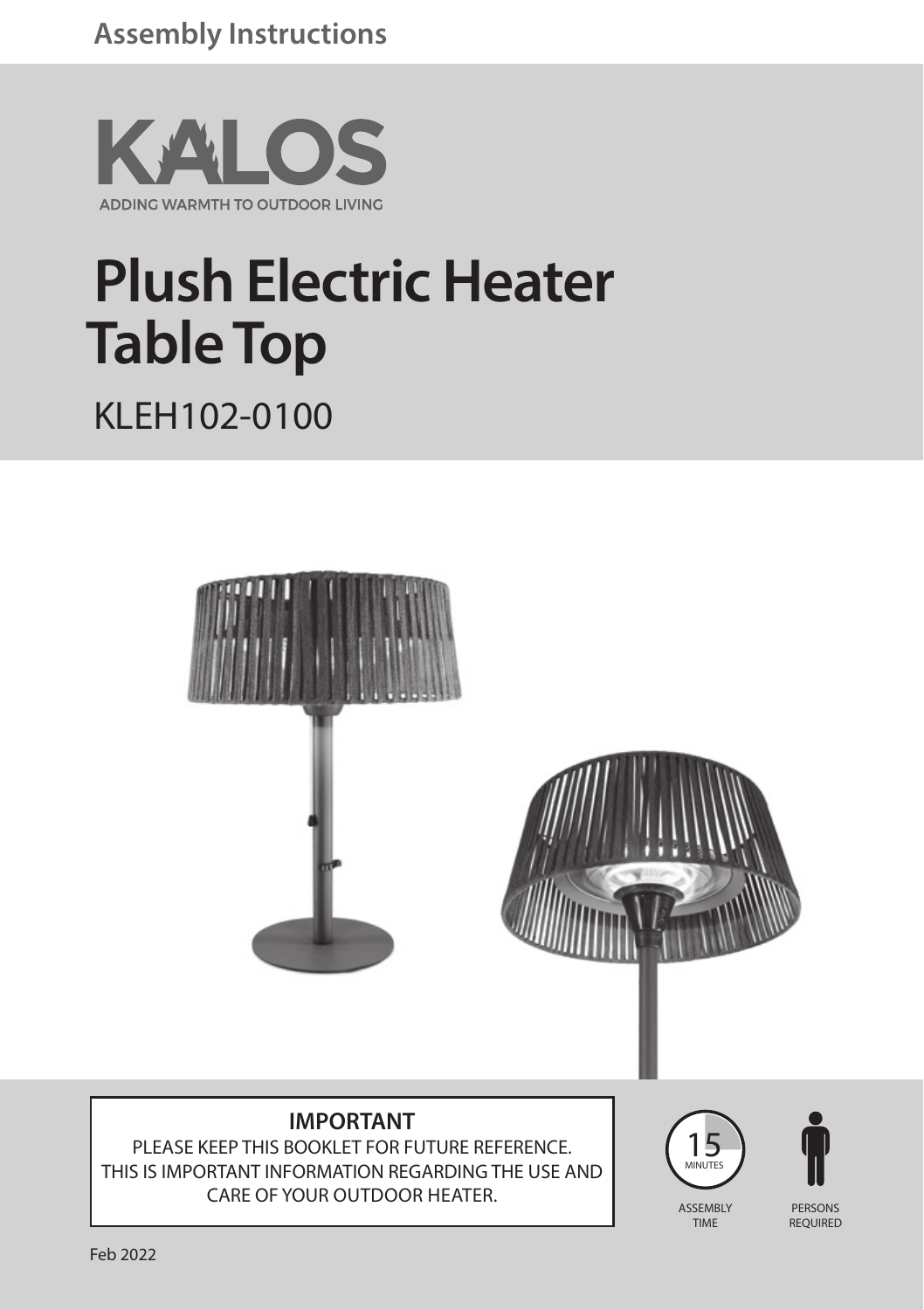### **Important Information**



### **Important advice before you begin:**

This appliance is not intended for use by persons (including children) with reduced physical, sensory or mental capabilities or lack of experience and knowledge if they have been given supervision or instruction concerning use of the appliance in a safe way and understand the hazards involved.

Children should not play with the appliance.

Cleaning and user maintenance should not be made by children without supervision.

Do not use any other tools other than those recommended to build this product.

Please do not use substitute parts. Use only additional or replacement parts supplied by Kettler.

In the unlikely event that this product has missing or damaged parts, please visit our website **www.kettler.co.uk/shop.**

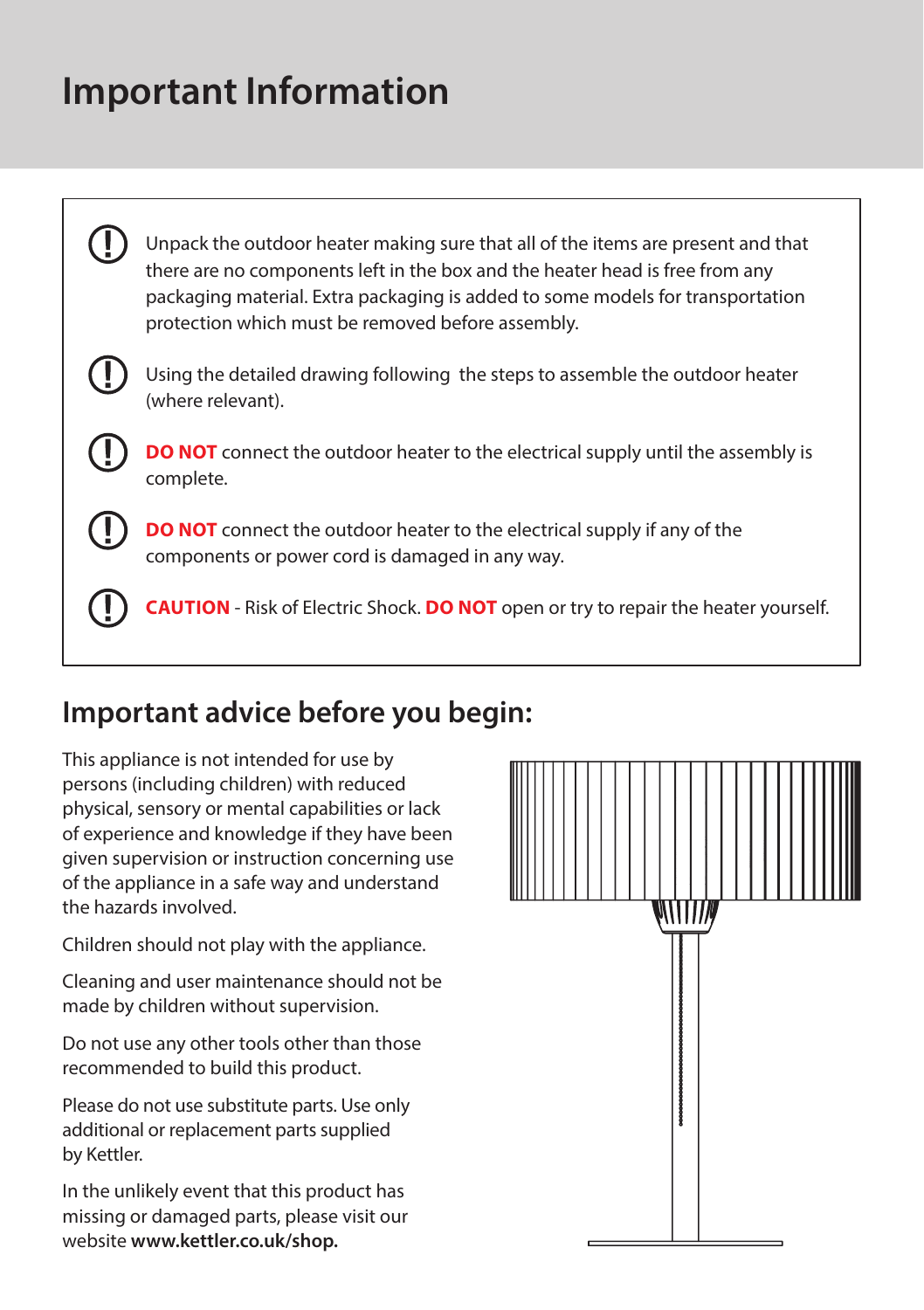### **For Your Safety**

#### **Warning**

- This heater is not equipped with a device to control the room temperature. **DO NOT** use this heater in small rooms when they are occupied by persons not capable of leaving the room on their own, unless constant supervision is provided.
- Children of less than 3 years should be kept away unless continuously supervised.
- Children under 8 years shall not plug in, regulate and clean the appliance or perform user maintenance.

#### **Caution**

- Some parts of this product can become very hot and cause burns. Particular attention must be given where children, vulnerable people and animals are present.
- **• For floor mounted heaters only** use the heater on a firm solid horizontal area where all the feet on the base are in contact with the floor. (Should the heater be tilted or fall over the auto cut off switch will activate).
- Risk of Electric Shock. **DO NOT** open or try to repair the heater yourself.
- Any maintenance or repairs including replacing the tube(s) should only be carried out by a qualified electrician or by a qualified service centre.
- **1.** Site the heater outside or in a large open area and well away from any obstructions such as branches or where the heater is near any objects that can be affected by heat, such as furniture, curtains or other inflammable objects (minimum distance 1 metre).
- **2. DO NOT** use this heater in the immediate surroundings of a bath, a shower or a swimming pool. Do not use near water.
- **3. DO NOT** use in unventilated areas.
- **4. DO NOT** use where gas, petrol, paint or other surely flammable goods are stored.
- **5. DO NOT** push any items through, obstruct or cover the grill of the heater head.
- **6. DO NOT** position immediately above or below an electrical socket.
- **7. DO NOT** move when connected to an electrical supply and always wait for the patio heater to cool down before cleaning / storing away.
- **8. DO NOT** touch the heater head when in use.
- **9. DO NOT** leave turned on and unattended especially when children and or animals are in the vicinity.
- **10.** The indication of the different positions of switches shall be visible from a distance of 1M.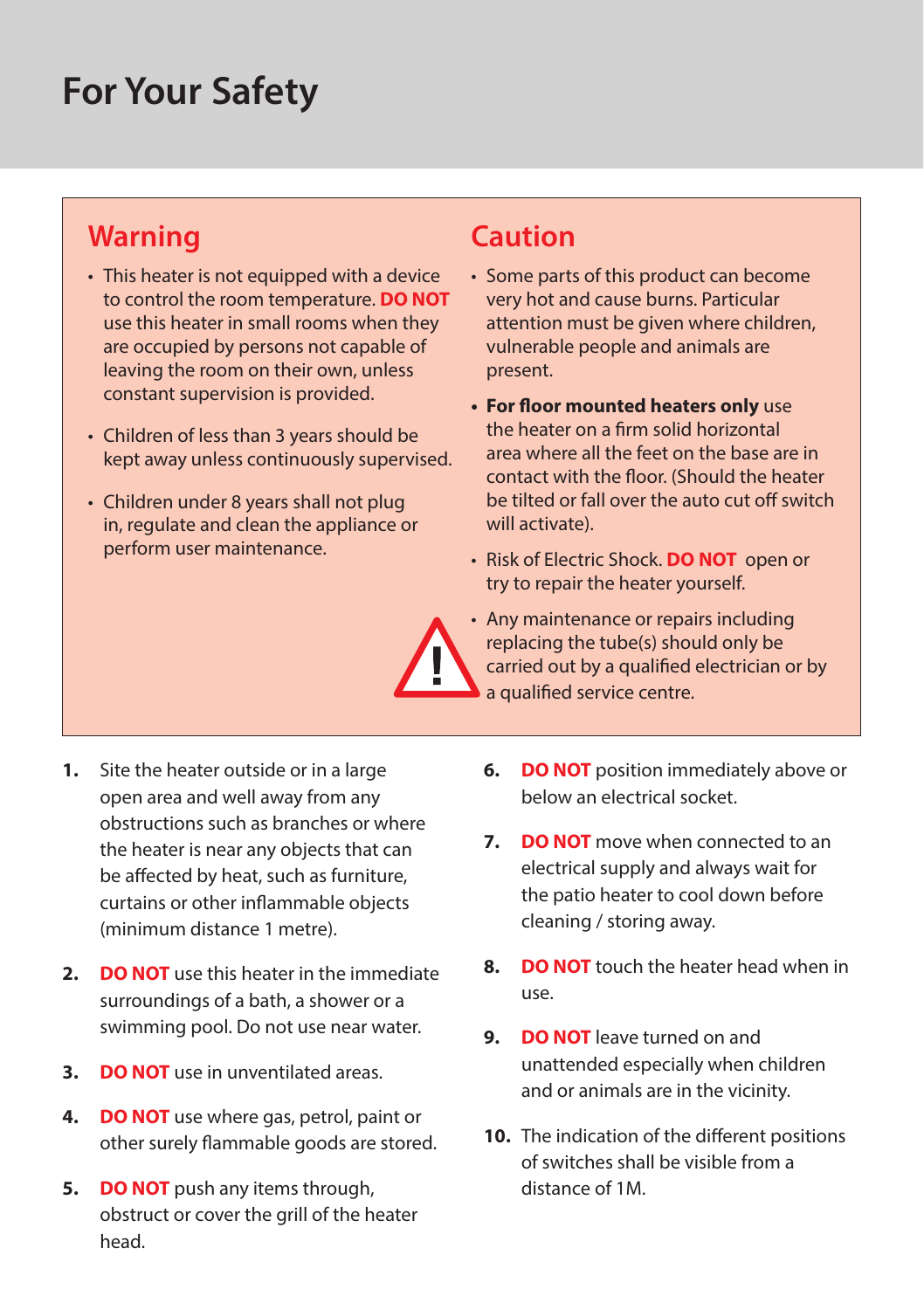### **For Your Safety**

- **11.** The marking concerning covering should be visible after the heater has been installed. It shall not be placed on the back of portable heaters.
- **12.** The unit must be placed with the clearance of 100cm to the wall. The heater must be on a firm horizontal surface at all times.
- **13.** The unit must be correctly installed according to the instructions.
- **14.** The unit is at high temperature during operation. It keeps hot for a period after shut down. Potential danger would occur when touching it during this period. Unplug the unit and wait till it cools before cleaning.
- **15. DO NOT** place the unit close to curtain and/or other flammable objects. Otherwise there will be a danger of catching fire.
- **16. DO NOT** cover the unit with anything during operation or a short time after it is shut down.
- **17. DO NOT** wrap the power supply cord on the unit.
- **18.** The unit must be handled with care, and avoid vibration or hitting.
- **19.** An apparatus with CLASS I construction shall be connected to a MAINS socket outlet with a protective earthing connection.
- **20. DO NOT** use if the unit or power cable is damaged.
- **21. DO NOT** attempt to repair or adjust any electrical or mechanical functions on this unit. Doing so will void your warranty. The inside of the unit contains no user serviceable parts. Servicing / Repair should only be performed by a qualified electrician or qualified service centre.
- **22. DO NOT** use this unit in place where causticity or volatile air exists, i.e. dust, steam, gas, etc.
- **23. DO NOT** use this unit as a cloth drier or towel drier.
- **24. DO NOT** use this unit as a sauna heater.
- **25. DO NOT** use this unit as a room heater.
- **26. DO NOT** use this unit in place of animal propagating and raising.
- **27. DO NOT** immerse this unit into water for cleaning.
- **28.** The unit should be plugged in a socket, which is easily visible and reachable.
- **29. DO NOT** use this heater with a programmer, timer or any other device that switches the heater on automatically, since a fire risk exists if the heater is covered or positioned incorrectly.
- **30.** Children should be supervised to ensure that they do not play with the appliance.
- **31.** When assembling, keep clear from any board or flammable material.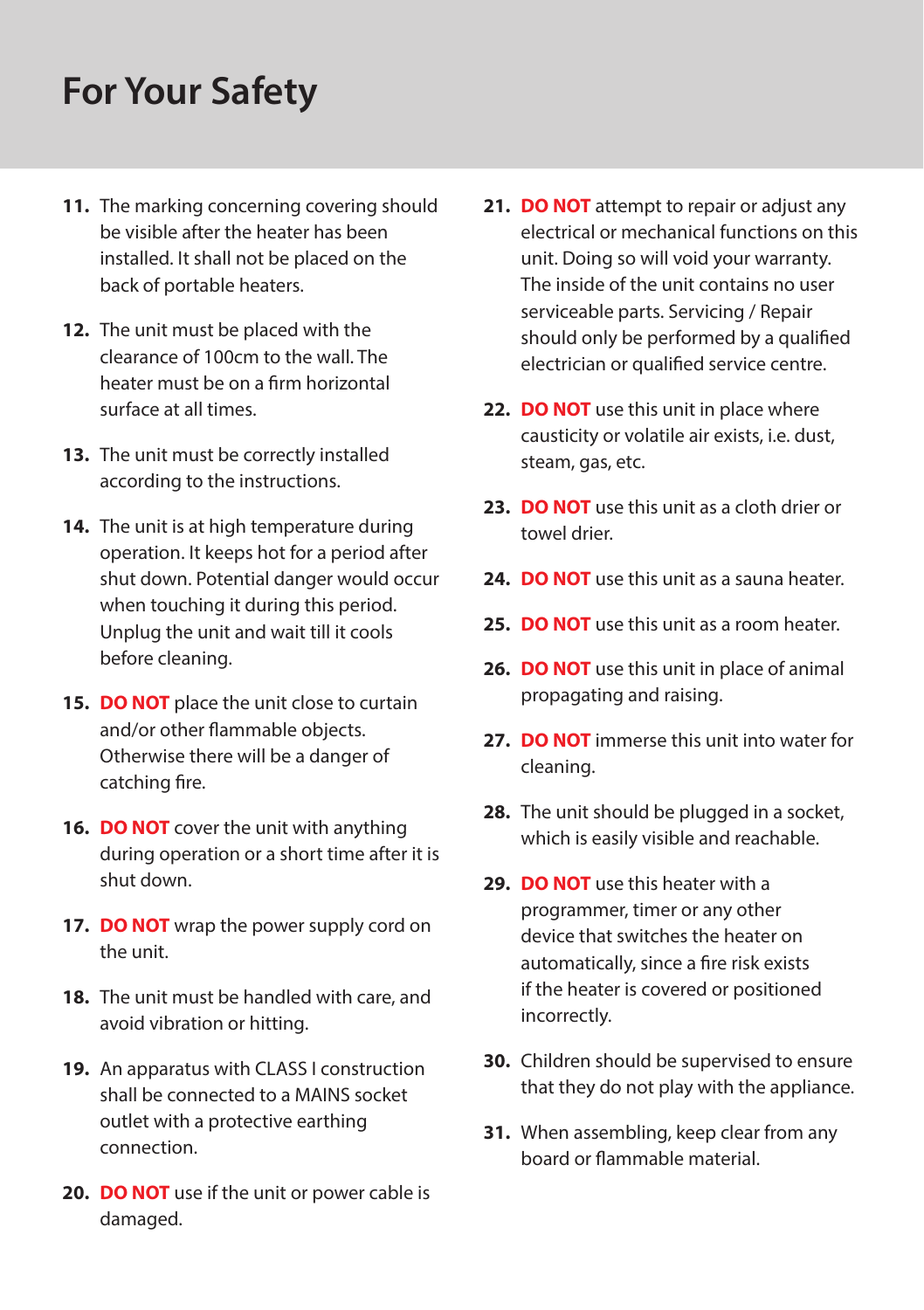### **For Your Safety**

- **32. DO NOT** insert or allow foreign objects to enter any ventilation or exhaust opening as this may cause an electric shock or fire, or damage the heater.
- **33.** Use only for intended household use as described in this manual. Any other use not recommended by the manufacturer may cause fire, electric shock, or injury to persons. The use of attachments not recommended or sold by unauthorized dealers may cause hazards.
- **34.** The unit is for household use only. It is not safe to use on a building site, greenhouse, barn or stable where there's flammable dust.
- **35.** Avoid the use of an extension cord because the extension cord may overheat and cause a risk of fire. However, if you must use an extension cord, the cord shall be rated to 13A (Minimum conductor size 1.5mm2) and if the cord is on a reel it must be fully unwound before use.
- **36.** Disconnect the power cable from the electrical supply when the heater is not in use. If the power cord becomes damaged, it must be replaced by a qualified electrician.
- **37.** This appliance is not intended for use by a person (including children) with reduced physical, sensory or mental capabilities, or lack of experience and knowledge, unless they have been given supervision or instruction concerning use of the appliance by a person responsible for their safety.
- **38.** One dark point may exist on the surface of the heating elements during the first few minutes after it is turned on. This is normal, and will not affect the performance of the unit.
- **39.** To avoid fire or shock hazard, plug the unit directly into a 220-240 Vac and 13A electrical socket outlet.



This warning symbol indicates that the surface is hot and caution is required.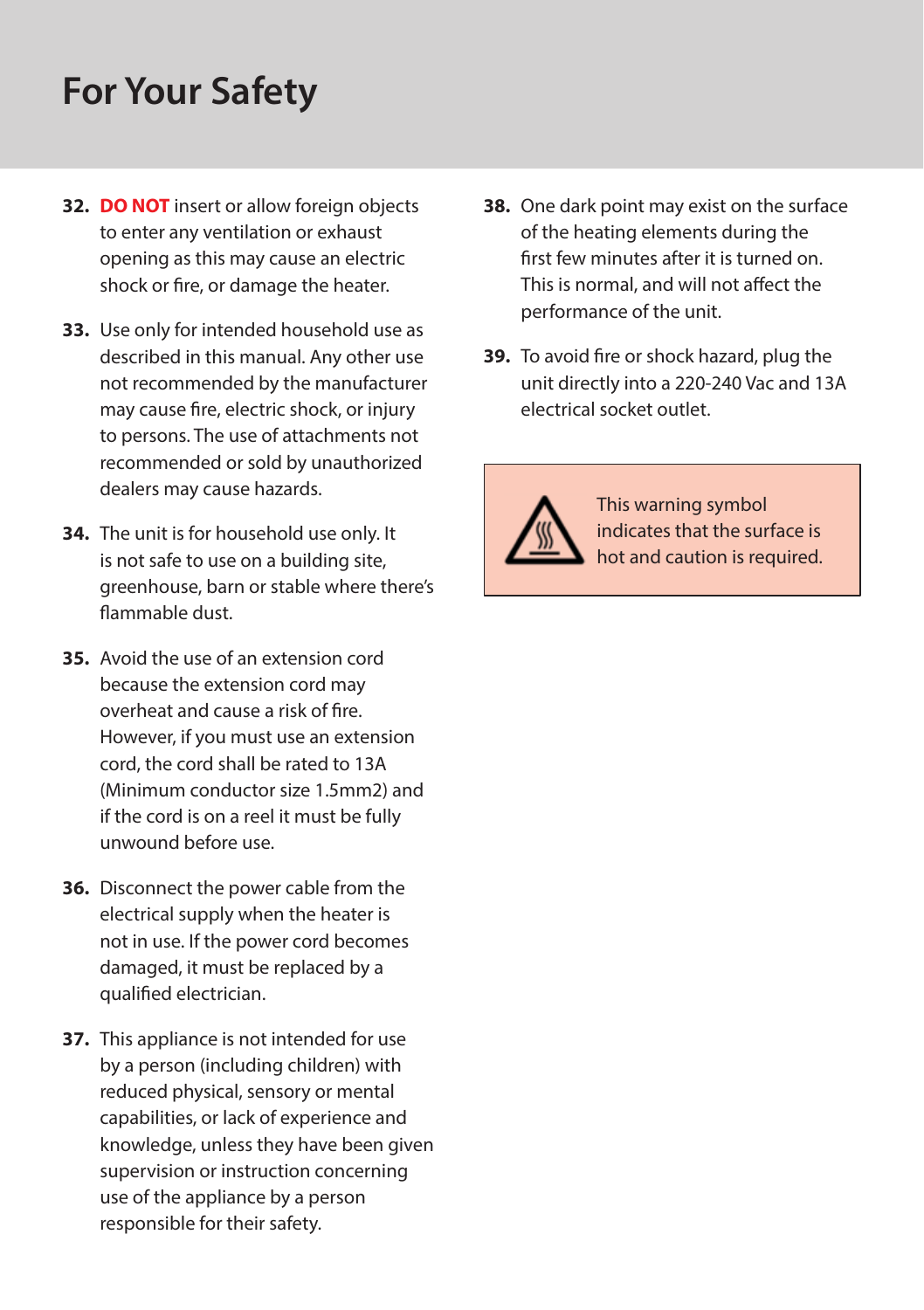

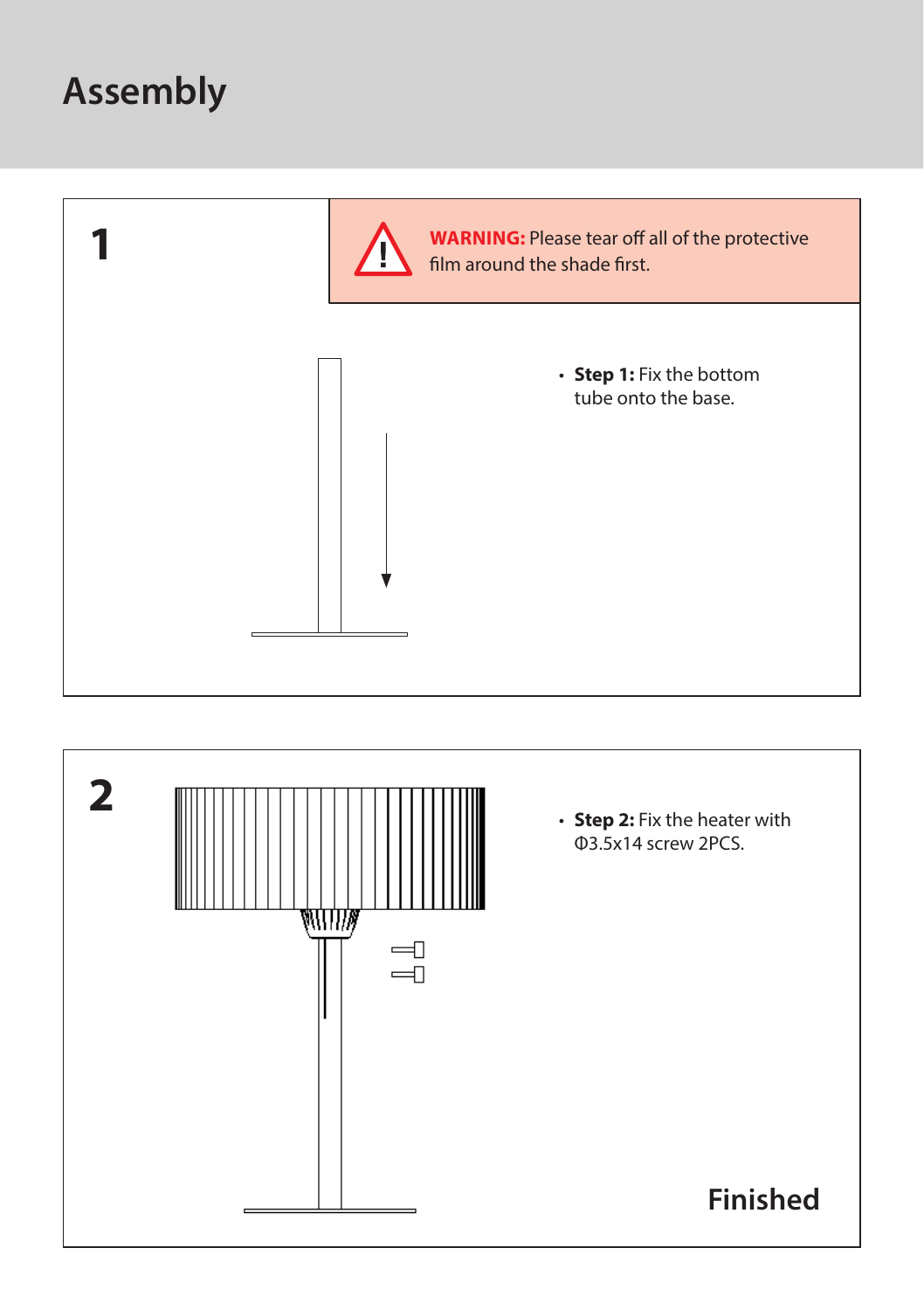## **Operation & Technical Specifications**



**WARNING:** The heater must be properly installed before it is used. This unit is equipped with one heat setting On I Off.

Connect the power cable to a 13 amp supply that is located in a safe, dry area.

- Switch Cord and the heater will switch on (1500w).
- Pull the Switch Cord and the heater will switch off (0w).
- Although the patio heater is shower proof, do not use when raining or in wet conditions.
- Always disconnect the power cable from the electrical supply, when the patio heater is not in use.

#### **Trouble Shooting**

If the heater will not operate, please check the following before seeking repair of service:

- Check if the power cord is plugged into an electrical outlet, if not plug in.
- Check if electricity to the main fuse is working.
- Make certain the power switches are turned on. If not, choose a setting.

### **Technical specification**

- Power supply 220-240V~ 50-60Hz
- Wattage max 1500W
- Insulation class I